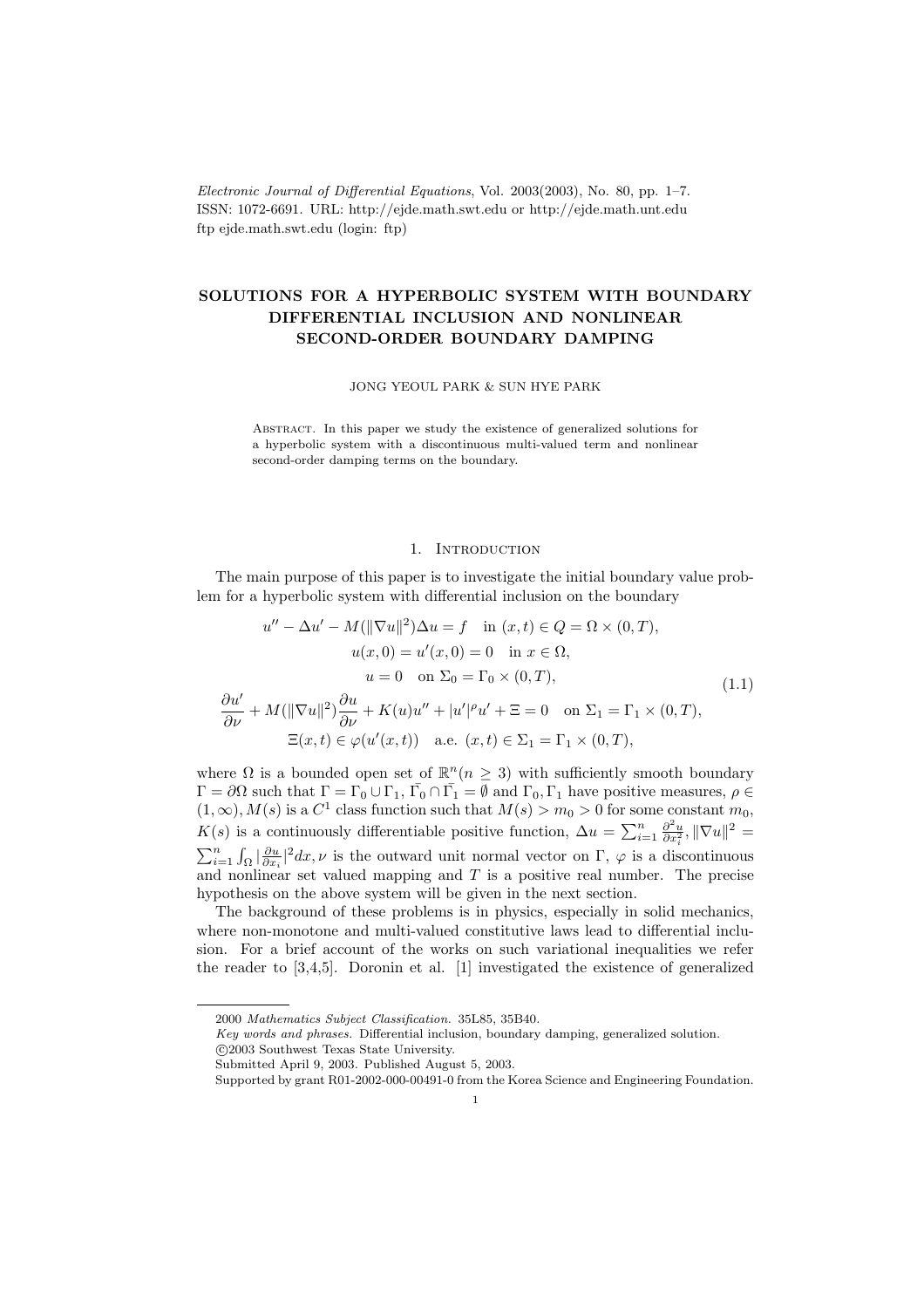solutions for the hyperbolic equation of the form

$$
u'' - \Delta u = f \quad \text{in } (x, t) \in Q,
$$
  
\n
$$
\frac{\partial u}{\partial \nu} + K(u)u'' + |u'|^{\rho}u' = 0 \quad \text{on } \Sigma_1 = \Gamma_1 \times (0, T),
$$
  
\n
$$
u = 0 \quad \text{on } \Sigma_0 = \Gamma_0 \times (0, T),
$$
  
\n
$$
u(x, 0) = u'(x, 0) = 0 \quad \text{on } \Omega.
$$

Motivated the results of [1], in this paper we study the existence of solutions of the variational inequalities (1.1). It is important to observe that as far as we are concerned it has never been considered differential inclusion acting on the boundary in the literature. The plan of this paper is as follows. In section 2, the assumptions and the main results are given. In section 3, the existence of a solution to problem (1.1) is proved.

### 2. Assumptions and Main results

Throughout this paper we denote

$$
H_1(\Omega) = \{ u \in H^1(\Omega) : u = 0 \text{ on } \Gamma_0 \}, \quad (u, v) = \int_{\Omega} u(x)v(x)dx,
$$

$$
(u, v)_{\Gamma_1} = \int_{\Gamma_1} u(x)v(x)d\Gamma, \quad ||u||_{p, \Gamma_1} = (\int_{\Gamma_1} |u(x)|^p d\Gamma)^{1/p}.
$$

For simplicity, we denote  $\|\cdot\|_{L^2(\Omega)}$  and  $\|\cdot\|_{2,\Gamma_1}$  by  $\|\cdot\|$  and  $\|\cdot\|_{\Gamma_1}$ , respectively. We formulate the following assumptions:

 $(A1)$   $K(s)$  is a continuous real function satisfying the conditions

$$
0 < K_0 \le K(s) \le K_1(1+|s|^\rho),\tag{2.1}
$$

$$
|K'(s)|^{\frac{\rho}{\rho-1}} \le K_2(1+K(s)),\tag{2.2}
$$

for some  $K_0, K_1, K_2 > 0$ .

(A2)  $b : \mathbb{R} \to \mathbb{R}$  is a locally bounded function satisfying

$$
|b(s)| \le \mu_1(1+|s|), \ \forall s \in \mathbb{R}, \tag{2.3}
$$

for some  $\mu_1 > 0$ .

The multi-valued function  $\varphi : \mathbb{R} \to \mathbb{R}$  is obtained by filling in jumps of a function  $b: \mathbb{R} \to \mathbb{R}$  by means of the functions  $\underline{b}_{\epsilon}, \overline{b}_{\epsilon}, \underline{b}, \overline{b}: \mathbb{R} \to \mathbb{R}$  as follows:

$$
\underline{b}_{\epsilon}(t) = \operatorname{ess\,inf}_{|s-t| \leq \epsilon} b(s), \quad \overline{b}_{\epsilon}(t) = \operatorname{ess\,sup}_{|s-t| \leq \epsilon} b(s),
$$

$$
\underline{b}(t) = \lim_{\epsilon \to 0^{+}} \underline{b}_{\epsilon}(t), \quad \overline{b}(t) = \lim_{\epsilon \to 0^{+}} \overline{b}_{\epsilon}(t),
$$

$$
\varphi(t) = [\underline{b}(t), \overline{b}(t)].
$$

We shall use the regularization of b defined by

$$
b^{m}(t) = m \int_{-\infty}^{\infty} b(t - \tau) \rho(m\tau) d\tau,
$$

where  $\rho \in C_0^{\infty}((-1,1)), \rho \ge 0$  and  $\int_{-1}^{1} \rho(\tau) d\tau = 1$ .

**Remark 2.1.** It is easy to show that  $b^m$  is continuous for all  $m \in \mathbb{N}$  and that  $\underline{b}_{\epsilon}$ ,  $\bar{b}_{\epsilon}, \underline{b}, \bar{b}, b^m$  satisfy condition (A2) with a possibly different constant when b satisfies (A2).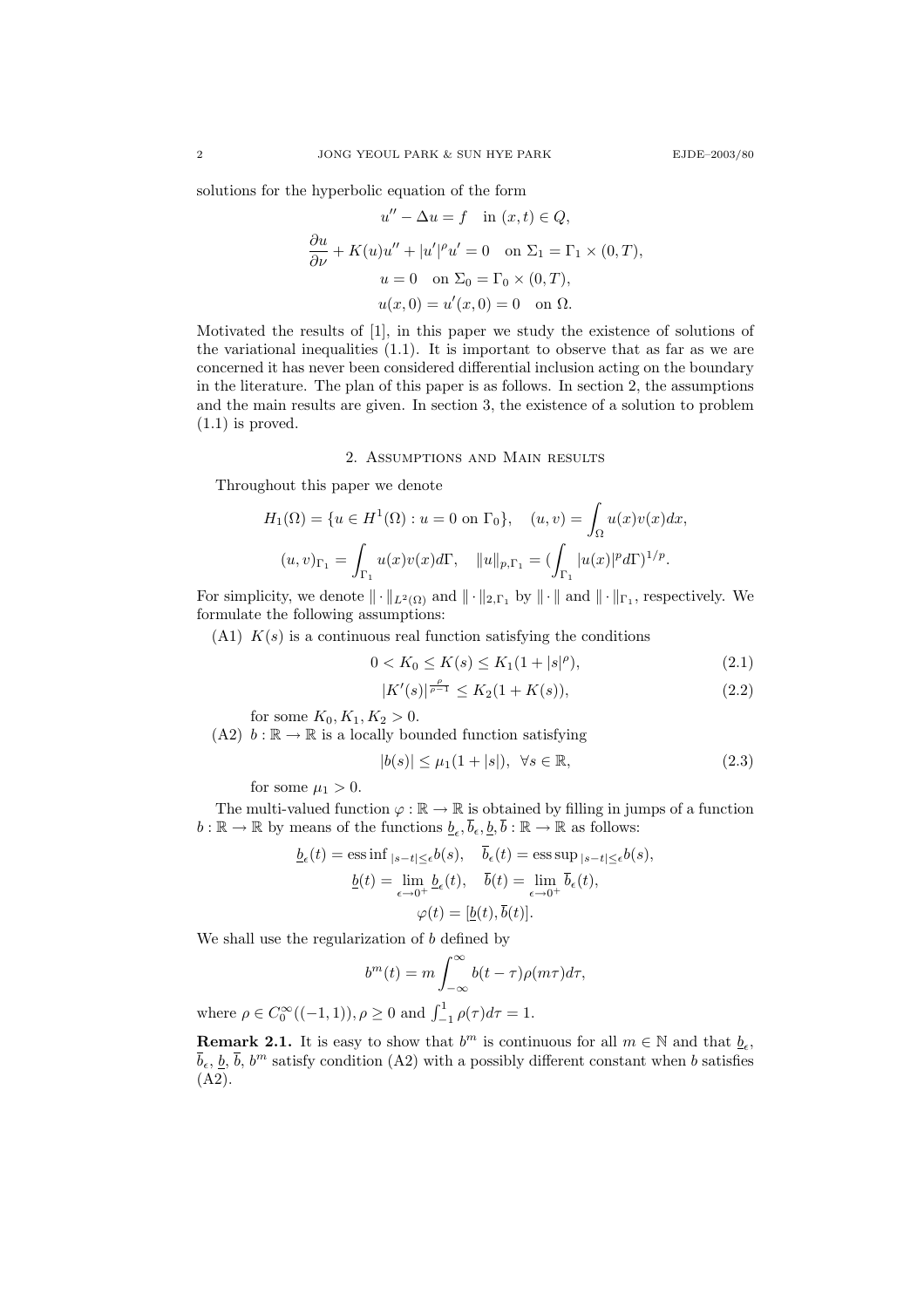**Definition** A function  $u(x, t)$  such that

$$
u \in L^{\infty}(0, T; H_1(\Omega)),
$$
  

$$
u' \in L^2(0, T; H_1(\Omega)) \cap L^{\infty}(0, T; L^{\rho+2}(\Gamma_1)),
$$
  

$$
u'' \in L^2(0, T; L^2(\Omega) \cap L^2(\Gamma_1)),
$$
  

$$
u(x, 0) = u'(x, 0) = 0
$$

is a generalized solution to (1.1) if there exists  $\Xi \in L^2(0,T;L^2(\Gamma_1))$  and for any functions  $v \in W = H_1(\Omega) \cap L^{\rho+2}(\Gamma_1)$  and  $\psi \in C^1(0,T)$  with  $\psi(T) = 0$  the relations hold:

$$
\int_0^T \left\{ (u'', v) + (\nabla u', \nabla v) + M(||\nabla u||^2)(\nabla u, \nabla v) \right.\n+ (|u'|^{\rho} u' - K'(u)(u')^2 + \Xi, v)_{\Gamma_1} \right\} \psi(t) dt - \int_0^T (K(u)u', v)_{\Gamma_1} \psi'(t) dt \qquad (2.4)
$$
\n
$$
= \int_0^T (f, v) \psi(t) dt,
$$

 $\Xi(x,t) \in \varphi(u'(x,t))$  a.e.  $(x,t) \in \Sigma_1$ . (2.5)

Now we are in position to state our existence result.

**Theorem 2.2.** Assume that (A1) and (A2) hold and  $f \in L^2(0,T; L^2(\Omega))$ . Then, for all  $T > 0$  there exists a generalized solution to the problem (1.1).

## 3. Proof of main theorem

In this section we are going to show the existence of solution for problem (1.1) using the Faedo-Galerkin's approximation. For this end we represent by  $\{w_j\}_{j\geq 1}$ a basis in  $W = H_1(\Omega) \cap L^{\rho+2}(\Gamma_1)$ . Let  $W_m = \text{span}\{w_1, w_2, \dots, w_m\}$ . Next we define the approximations  $u_m(t) = \sum_{j=1}^m g_{jm}(t)w_j$ , where  $g_{jm}(t)$  are solutions to the Cauchy problem

$$
(u''_m, w_j) + (\nabla u'_m, \nabla w_j) + M(||\nabla u_m||^2)(\nabla u_m, \nabla w_j) + (K(u_m)u''_m + |u'_m|^{\rho}u'_m + b^m(u'_m), w_j)_{\Gamma_1} = (f, w_j),
$$
(3.1)

$$
u_m(0) = u'_m(0) = 0.
$$
\n(3.2)

By the same argument as in [1], the approximate system (3.1) and (3.2) has solutions  $u_m(t)$  in  $[0, t_m)$ . The extension of these solutions to the whole interval  $[0, T]$  is a consequence of the priori estimate which we are going to prove below.

**Step 1: A priori estimate.** Multiplying (3.1) by  $g'_{jm}(t)$  and summing from  $j = 1$  to  $j = m$ , we get

$$
\frac{1}{2} \frac{d}{dt} \Big\{ \|u'_m(t)\|^2 + \bar{M}(\|\nabla u_m(t)\|^2) + \int_{\Gamma_1} K(u_m(t))(u'_m(t))^2 d\Gamma \Big\} \n+ (b^m(u'_m(t)), u'_m(t))_{\Gamma_1} + \|\nabla u'_m(t)\|^2 + \|u'_m(t)\|_{\rho+2,\Gamma_1}^{\rho+2} \n- \frac{1}{2} \int_{\Gamma_1} K'(u_m(t))(u'_m(t))^3 d\Gamma \n= (f(t), u'_m(t)),
$$
\n(3.3)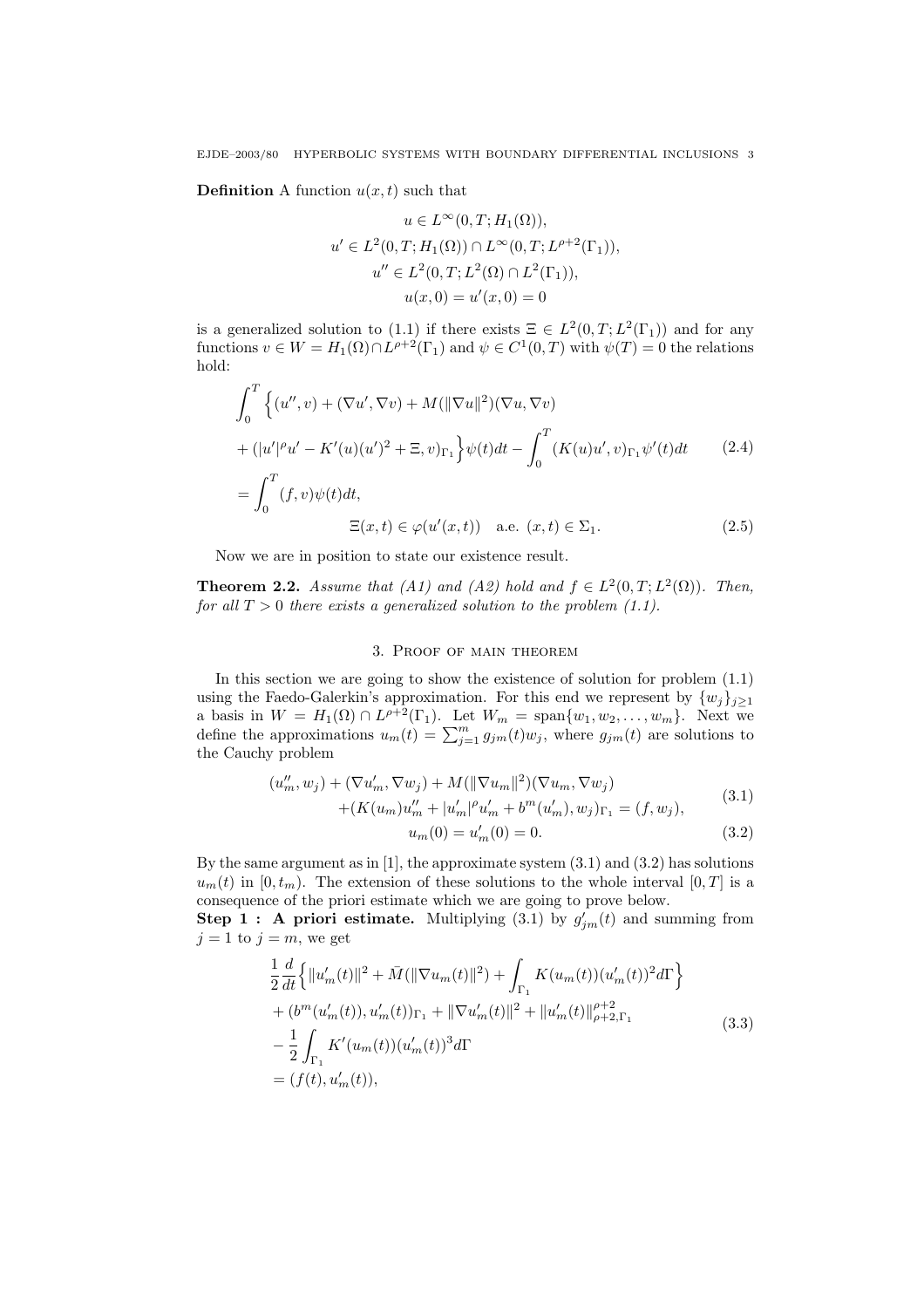where  $\overline{M}(s) = \int_0^s M(r) dr$ . By the condition (A2), we have

$$
||b^{m}(u'_{m}(t))||_{\Gamma_{1}}^{2} = \int_{\Gamma_{1}} \left(b^{m}(u'_{m}(x,t))\right)^{2} d\Gamma
$$
  
\n
$$
\leq \int_{\Gamma_{1}} c_{1}(1+|u'_{m}(x,t)|)^{2} d\Gamma
$$
  
\n
$$
\leq 2c_{1} \int_{\Gamma_{1}} (1+|u'_{m}(x,t)|^{2}) d\Gamma = c_{2} + 2c_{1} ||u'_{m}(t)||_{\Gamma_{1}}^{2},
$$
\n(3.4)

where  $c_1, c_2$  are positive constants(dependent on the geometry of Γ but independent of m). In what follows  $c_i(i \geq 3)$  denote generic constants independent of m. Inequality  $(3.4)$  and H $\ddot{o}$ lder's inequality imply that

$$
\begin{aligned} &\big|\int_0^t (b^m(u_m'(s)), u_m'(s))_{\Gamma_1} ds\big|\\ &\leq (\int_0^t \|b^m(u_m'(s))\|_{\Gamma_1}^2 ds)^{1/2} (\int_0^t \|u_m'(s)\|_{\Gamma_1}^2 ds)^{1/2}\\ &\leq \big(\int_0^t (c_2+2c_1 \|u_m'(s)\|_{\Gamma_1}^2) ds\big)^{1/2} \big(\int_0^t \|u_m'(s)\|_{\Gamma_1}^2 ds\big)^{1/2}\\ &\leq c_3 (1+\int_0^t \|u_m'(s)\|_{\Gamma_1}^2 ds). \end{aligned}
$$

Note that, by Young's inequality,

$$
\int_{0}^{t} \{ \|u'_{m}(s)\|_{\rho+2,\Gamma_{1}}^{\rho+2} - \frac{1}{2} \int_{\Gamma_{1}} K'(u_{m}(s))(u'_{m}(s))^{3} d\Gamma \} ds
$$
\n
$$
\geq \int_{0}^{t} \int_{\Gamma_{1}} |u'_{m}(s)|^{2} \{ |u'_{m}(s)|^{\rho} - \epsilon |u'_{m}(s)|^{\rho} - C(\epsilon) |K'(u_{m}(s))|^{\frac{\rho}{\rho-1}} \} d\Gamma ds,
$$
\n(3.5)

where  $\epsilon$  is an arbitrary positive number. Therefore, integrating (3.3) over  $(0, t)$  and taking  $\epsilon = \frac{1}{2}$  in (3.6), from (2.2), (3.5) and (3.6) we obtain

$$
\frac{1}{2} \{ ||u'_{m}(t)||^{2} + \bar{M}(||\nabla u_{m}(t)||^{2}) + \int_{\Gamma_{1}} K(u_{m}(t))(u'_{m}(t))^{2} d\Gamma \} \n+ \int_{0}^{t} ||\nabla u'_{m}(s)||^{2} ds + \frac{1}{2} \int_{0}^{t} ||u'_{m}(s)||_{\rho+2,\Gamma_{1}}^{\rho+2} ds \n\leq c_{3} (1 + \int_{0}^{t} ||u'_{m}(s)||_{\Gamma_{1}}^{2} ds) + \int_{0}^{t} ||f(s)||^{2} ds + \int_{0}^{t} ||u'_{m}(s)||^{2} ds \n+ c_{4} \int_{0}^{t} \int_{\Gamma_{1}} |u'_{m}(s)|^{2} (1 + K(u_{m}(s))) d\Gamma ds.
$$
\n(3.6)

On the other hand, note that  $K(u) \geq C_0(1 + K(u))$  where  $2C_0 = \min\{1, K_0\}.$ Thus, letting

$$
E_m(t) = \frac{1}{2}(\|u'_m(t)\|^2 + \bar{M}(\|\nabla u_m(t)\|^2) + C_0 \int_{\Gamma_1} (1 + K(u_m(t)))|u'_m(t)|^2 d\Gamma),
$$

from (3.7) we have  $E_m(t) \le c_5(1 + \int_0^t E_m(s)ds)$ . Thus, by Gronwall's lemma, we conclude that

$$
E_m(t) \le c_6, \quad \forall t \in [0, T]. \tag{3.7}
$$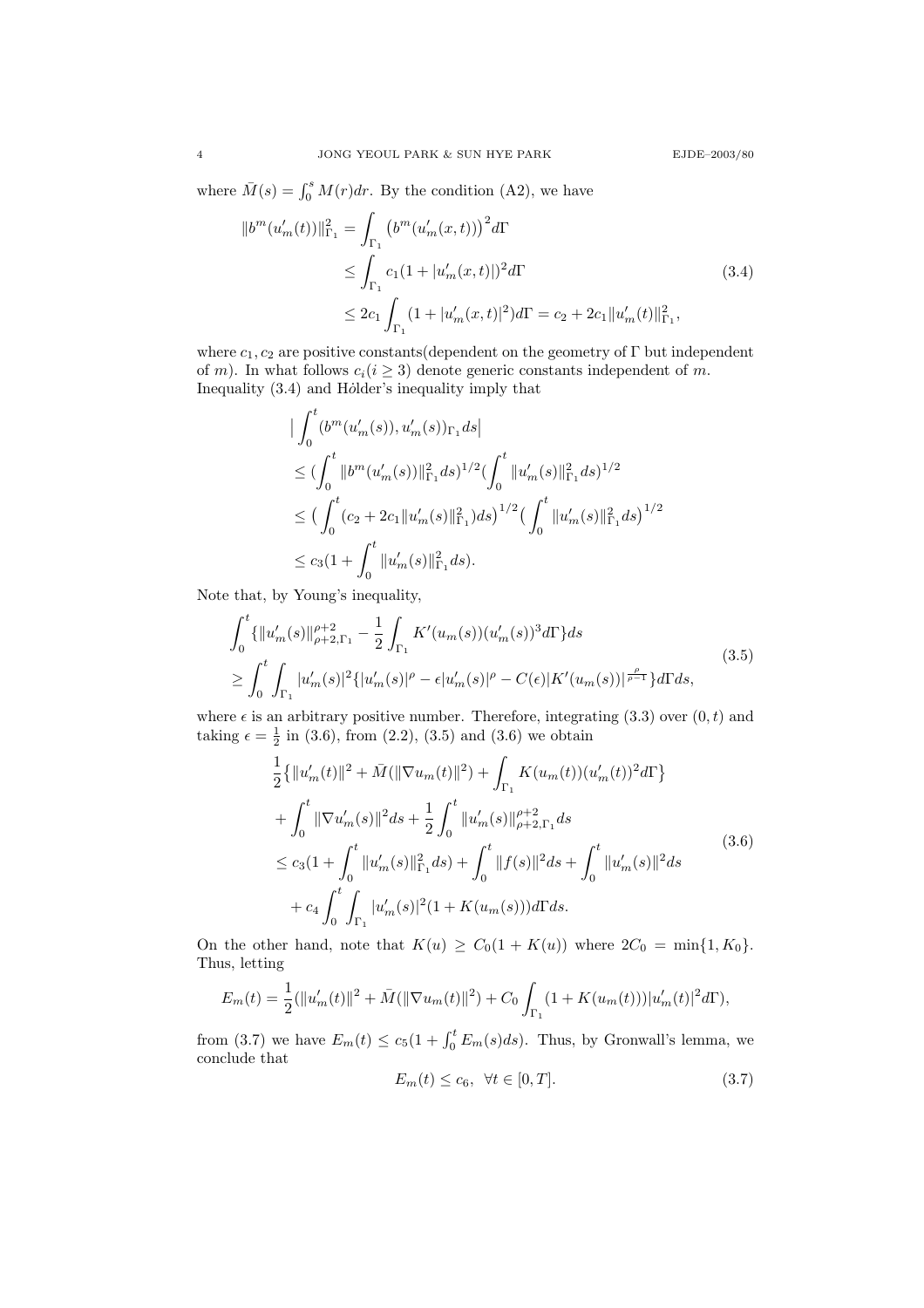EJDE–2003/80 HYPERBOLIC SYSTEMS WITH BOUNDARY DIFFERENTIAL INCLUSIONS 5

This inequality and (3.7) imply that for all  $t \in (0, T)$ 

$$
\int_0^t \|\nabla u_m'(s)\|^2 ds \le c_7, \quad \int_{\Gamma_1} |u_m'(t)|^2 d\Gamma \le c_8. \tag{3.8}
$$

By imbedding theorem, from (3.9) we have

$$
\int_0^t \|u_m'(s)\|^2 ds \le c_9. \tag{3.9}
$$

Furthermore, from (3.4) and (3.9) we obtain

$$
\int_0^t \|b^m(u'_m(s))\|_{\Gamma_1}^2 ds \le c_{10}.\tag{3.10}
$$

Since  $\bar{M}(\|\nabla u_m(t)\|^2) \ge m_0 \|\nabla u_m(t)\|^2$ , by (3.8)

$$
\|\nabla u_m(t)\|^2 \le c_{11}.\tag{3.11}
$$

Next, multiplying (3.1) by  $g''_{jm}(t)$  and summing from  $j = 1$  to  $j = m$ , we have

$$
||u''_m(t)||^2 + \frac{1}{2} \frac{d}{dt} ||\nabla u'_m(t)||^2 + M(||\nabla u_m(t)||^2) \frac{d}{dt} (\nabla u_m(t), \nabla u'_m(t))
$$
  
\n
$$
- M(||\nabla u_m(t)||^2) ||\nabla u'_m(t)||^2 + (b^m(u'_m(t)), u''_m(t))_{\Gamma_1}
$$
  
\n
$$
+ \int_{\Gamma_1} K(u_m(t))(u''_m(t))^2 d\Gamma r + \frac{1}{\rho+2} \frac{d}{dt} ||u'_m(t)||_{\rho+2,\Gamma_1}^{\rho+2}
$$
  
\n
$$
= (f(t), u''_m(t)).
$$
\n(3.12)

Integrating this inequality over  $(0, t)$  and using  $(2.1)$  and Young's inequality, we obtain

$$
\int_{0}^{t} \|u''_{m}(s)\|^{2} ds + \frac{1}{2} \|\nabla u'_{m}(t)\|^{2} + K_{0} \int_{0}^{t} \|u''_{m}(s)\|_{\Gamma_{1}}^{2} ds + \frac{1}{\rho+2} \|u'_{m}(t)\|_{\rho+2,\Gamma_{1}}^{\rho+2}
$$
\n
$$
\leq \int_{0}^{t} M(\|\nabla u_{m}(s)\|^{2}) \|\nabla u'_{m}(s)\|^{2} ds - M(\|\nabla u_{m}(t)\|^{2})(\nabla u_{m}(t), \nabla u'_{m}(t))
$$
\n
$$
+ 2M'(\|\nabla u_{m}(t)\|^{2})(\nabla u_{m}(t), \nabla u'_{m}(t))^{2} + \epsilon \int_{0}^{t} \|u''_{m}(s)\|_{\Gamma_{1}}^{2} ds \qquad (3.13)
$$
\n
$$
+ C(\epsilon) \int_{0}^{t} \|b^{m}(u'_{m}(s))\|_{\Gamma_{1}}^{2} ds + \epsilon \int_{0}^{t} \|u''_{m}(s)\|^{2} ds + C(\epsilon) \int_{0}^{t} \|f(s)\|^{2} ds,
$$

where we have used  $u_m(0) = u'_m(0) = 0$ . Since  $\epsilon$  is arbitrary and  $M(s)$  is a  $C^1$ function, from  $(3.8), (3.9), (3.11)$  and  $(3.12)$ , we conclude that

$$
\int_0^t \|u_m''(s)\|^2 ds + \|\nabla u_m'(t)\|^2 + \int_0^t \|u_m''(s)\|_{\Gamma_1}^2 ds + \|u_m'(t)\|_{\rho+2,\Gamma_1}^{\rho+2} \le c_{12}.\tag{3.14}
$$

From (3.8)-(3.12), and (3.15), taking into consideration that  $u|_{\Gamma_0} = 0$ , we obtain

$$
(u_m) \text{ is bounded in } L^{\infty}(0, T; H_1(\Omega)),
$$
  

$$
(u'_m) \text{ is bounded in } L^{\infty}(0, T; H_1(\Omega)) \cap L^{\infty}(0, T; L^{\rho+2}(\Gamma_1)),
$$
  

$$
(u''_m) \text{ is bounded in } L^2(0, T; L^2(\Omega) \cap L^2(\Gamma_1)),
$$
  

$$
(b^m(u'_m)) \text{ is bounded in } L^2(0, T; L^2(\Gamma_1)).
$$
\n(3.15)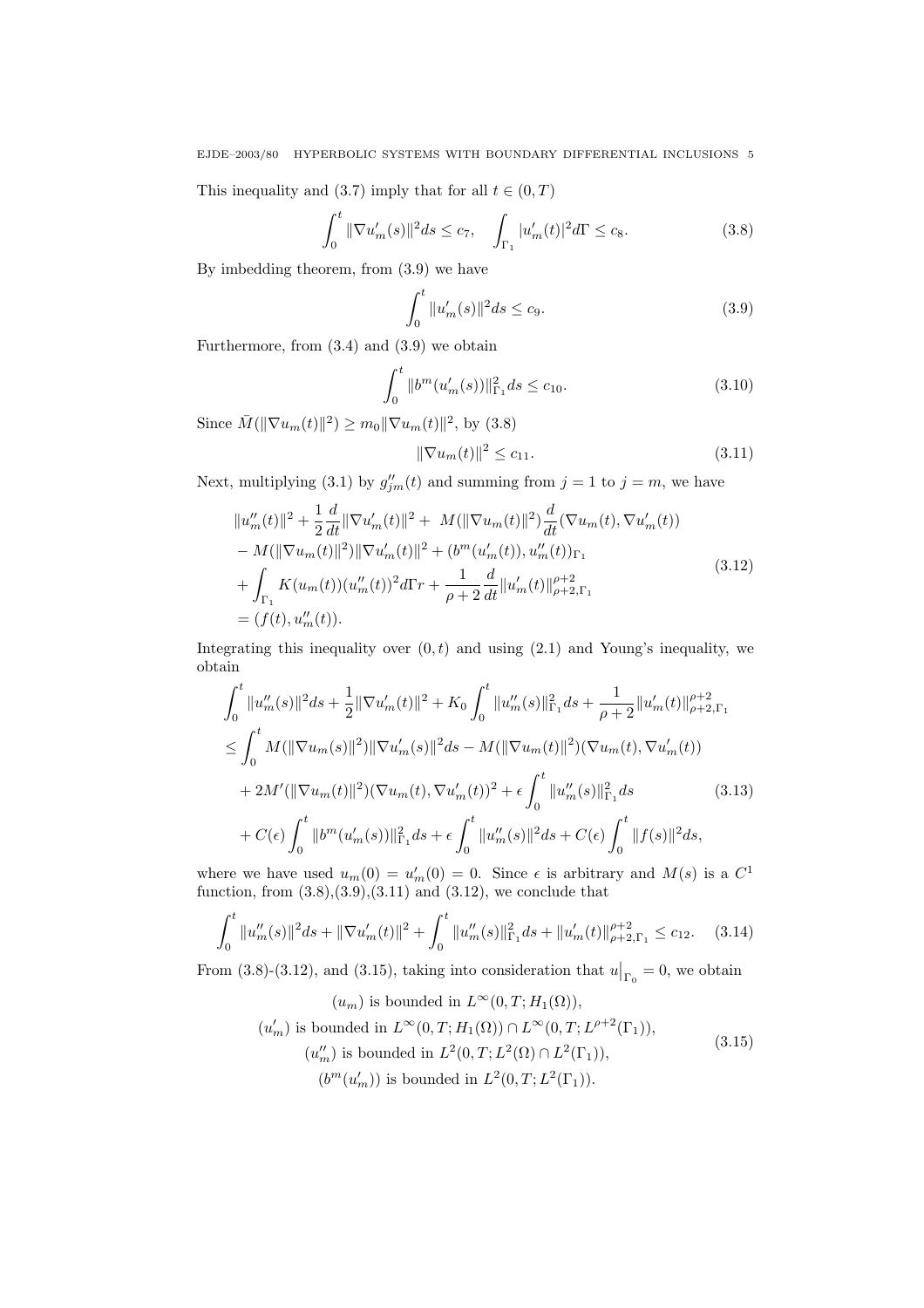**Step 2: Passage to the limit.** Multiplying (3.1) by  $\psi \in C^1(0,T)$  with  $\psi(T) = 0$ and integrating over  $(0, T)$ , we obtain

$$
\int_{0}^{T} \left\{ (u''_{m}(t), w_{j}) + (\nabla u'_{m}(t), \nabla w_{j}) + M(||\nabla u_{m}(t)||^{2})(\nabla u_{m}(t), \nabla w_{j}) + (b^{m}(u'_{m}(t)), w_{j})_{\Gamma_{1}} + (|u'_{m}(t)|^{\rho}u'_{m}(t) - K'(u_{m}(t))(u'_{m}(t))^{2}, w_{j})_{\Gamma_{1}} \right\} \psi(t)dt
$$
\n
$$
- \int_{0}^{T} (K(u_{m}(t))u'_{m}(t), w_{j})_{\Gamma_{1}} \psi'(t)dt
$$
\n
$$
= \int_{0}^{T} (f(t), w_{j})\psi(t)dt.
$$
\n(3.16)

From (3.16), we have subsequences (in the sequel we denote subsequences by the same symbols as original sequences) such that

$$
u_m \to u \quad \text{weakly star in } L^{\infty}(0, T; H_1(\Omega)), \tag{3.17}
$$

$$
u'_m \to u' \quad \text{weakly star in } L^{\infty}(0, T; H_1(\Omega)) \cap L^{\infty}(0, T; L^{\rho+2}(\Gamma_1)), \tag{3.18}
$$

$$
u''_m \to u''
$$
 weakly in  $L^2(0, T; L^2(\Omega) \cap L^2(\Gamma_1)),$  (3.19)

$$
b^{m}(u'_{m}) \to \Xi \quad \text{ weakly in } L^{2}(0,T;L^{2}(\Gamma_{1})).
$$
\n(3.20)

From (3.18)–(3.21), considering that the imbedding  $H_1(\Omega) \hookrightarrow L^2(\Gamma)$  is continuous and compact and using Aubin compactness theorem [2], we have

$$
|u'_m|^{\rho}u'_m, K(u_m)u'_m, K'(u_m)(u'_m)^2 \in L^q(\Sigma_1), \quad q = \frac{\rho+2}{\rho+1} > 1,
$$
 (3.21)

$$
u_m \to u
$$
 a.e. on  $\Sigma_1$  and  $u'_m \to u'$  a.e. on  $\Sigma_1$ . (3.22)

Therefore,

$$
|u'_{m}|^{\rho}u'_{m} \to |u'|^{\rho}u', \quad K(u_{m})u'_{m} \to K(u)u',
$$
  

$$
K'(u_{m})(u'_{m})^{2} \to K'(u)(u')^{2} \quad \text{a.e. on } \Sigma_{1}.
$$
 (3.23)

Step 3 :  $(u, \Xi)$  is a solution of (1.1). Letting m tend to infinity in (3.17) and using (3.18)-(3.24), we have

$$
\int_0^T \left\{ (u''(t), w_j) + (\nabla u'(t), \nabla w_j) + M(||\nabla u(t)||^2)(\nabla u(t), \nabla w_j) \right.\n+ (\Xi(t), w_j)_{\Gamma_1} + (|u'(t)|^{\rho} u'(t) - K'(u(t))(u'(t))^2, w_j)_{\Gamma_1} \right\} \psi(t) dt
$$
\n
$$
- \int_0^T (K(u(t))u'(t), w_j)_{\Gamma_1} \psi'(t) dt
$$
\n
$$
= \int_0^T (f(t), w_j) \psi(t) dt.
$$
\n(3.24)

Since  $\{w_j\}$  is dense in  $H_1(\Omega) \cap L^{\rho+2}(\Gamma)$ , we conclude that  $(2.4)$  hold. It remains to show that (2.5), i.e.,  $\Xi(x,t) \in \varphi(u'(x,t))$  a.e.  $(x,t) \in \Sigma_1$ . By the Aubin-Lions compactness Lemma $[2]$ , we get from  $(3.19)-(3.20)$  that

$$
u'_m \to u' \quad \text{strongly in } L^2(0,T; L^2(\Gamma_1)).
$$

This implies  $u'_m(x,t) \to u'(x,t)$  a.e. in  $\Sigma_1$ . Thus, for given  $\eta > 0$ , using the theorems of Lusin and Egoroff, we can choose a subset  $\omega \subset \Sigma_1$  such that meas $(\omega)$